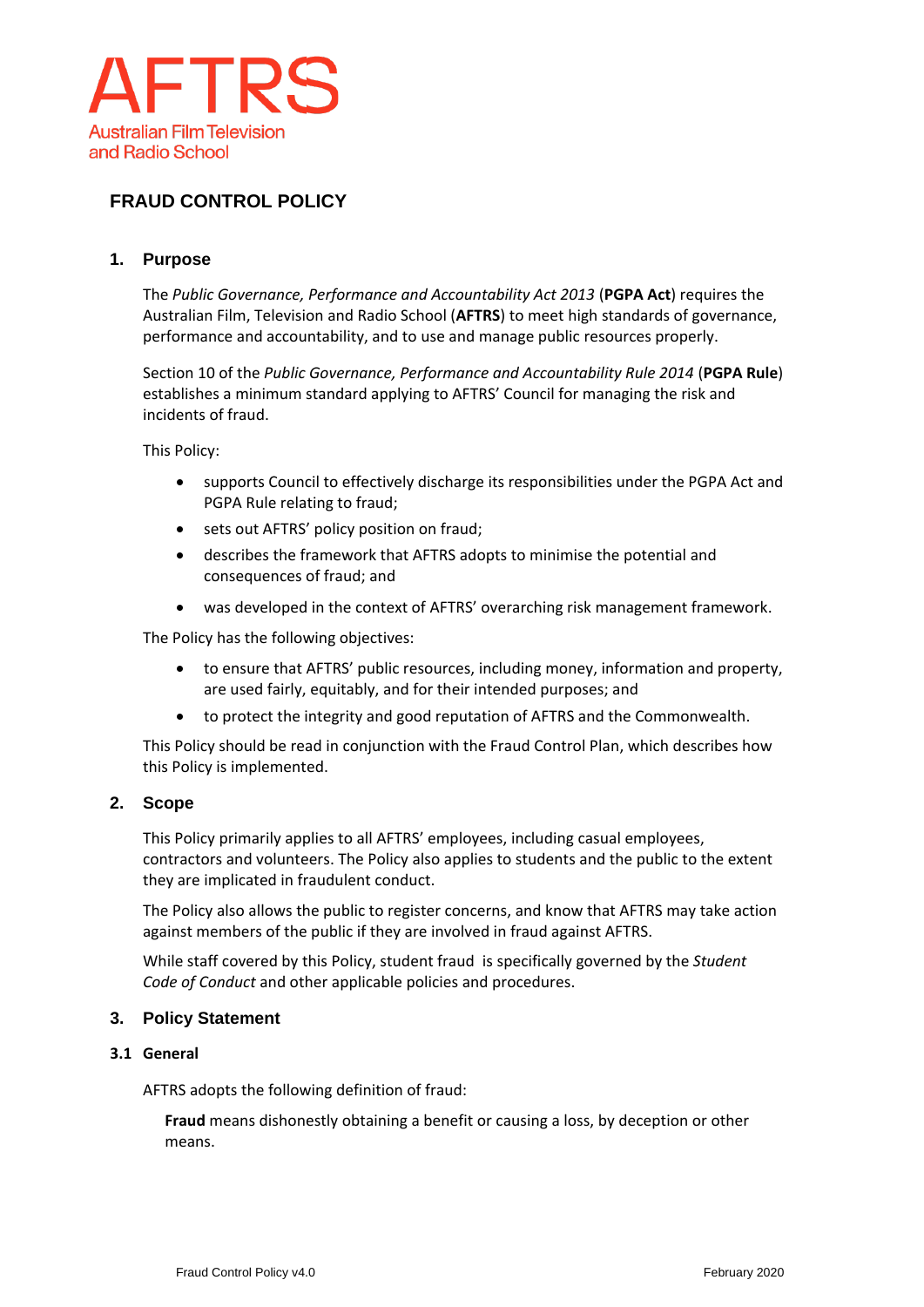

AFTRS does not tolerate dishonest or fraudulent behaviour. It is committed to preventing fraud, and encouraging an ethical culture in the performance of its business operations.

AFTRS will ensure that due process is followed in relation to investigations of alleged or suspected fraud.

AFTRS has a number of strategies to prevent, detect and respond to suspected fraudulent activity, including integrity frameworks through *Codes of Conduct*, and fraud control plans, awareness training, and risk assessments. Robust internal controls include appointment screenings, data analysis, management report reviews, as well as clear reporting channels and protection for people who disclose potential fraud.

AFTRS' employees, contractors and volunteers are expected to be committed to preventing, detecting and responding to instances of actual or suspected fraud against AFTRS. They are subject to the *Code of Conduct* and are expected to be familiar with this Policy and AFTRS' fraud control plans. They must cooperate with the implementation of fraud control strategies, comply with relevant internal controls and cooperate with any investigations.

#### **3.2 Fraud Control Plan**

AFTRS' risk- based Fraud Control Plan is one element of its fraud control policy. It addresses the prevention, detection, investigation and reporting of suspected fraud against AFTRS.

The Fraud Control Plan is a "living" document, and will be updated whenever required, such as new or amended legislation or new AFTRS' structures or systems.

AFTRS' Fraud Control Plan will also be reviewed every two years, taking into account:

- whether the risk assessment methodology remains valid;
- if new risk assessments should be conducted;
- any changes in AFTRS' operations and environment;
- recommendations in the last Fraud Control Plan that were not implemented; and
- strategies to to manage residual risks identified in the most recent fraud risk assessment.

#### **3.3 The role of the Finance, Audit and Risk Management (FARM) Committee**

Significant changes to AFTRS' Fraud Control Policy, and every AFTRS' Fraud Control Plan, must be reviewed and approved by AFTRS' FARM Committee. The FARM Committee will at a minimum review the AFTRS's Fraud Control Policy and AFTRS' Fraud Control Plan every two years.

To the FARM Committee must also review reports from the Director – Finance & Technology on the implementation of fraud control strategies, and on any non-trivial incidents of suspected or actual incidents of fraud , whether or not referred to police .